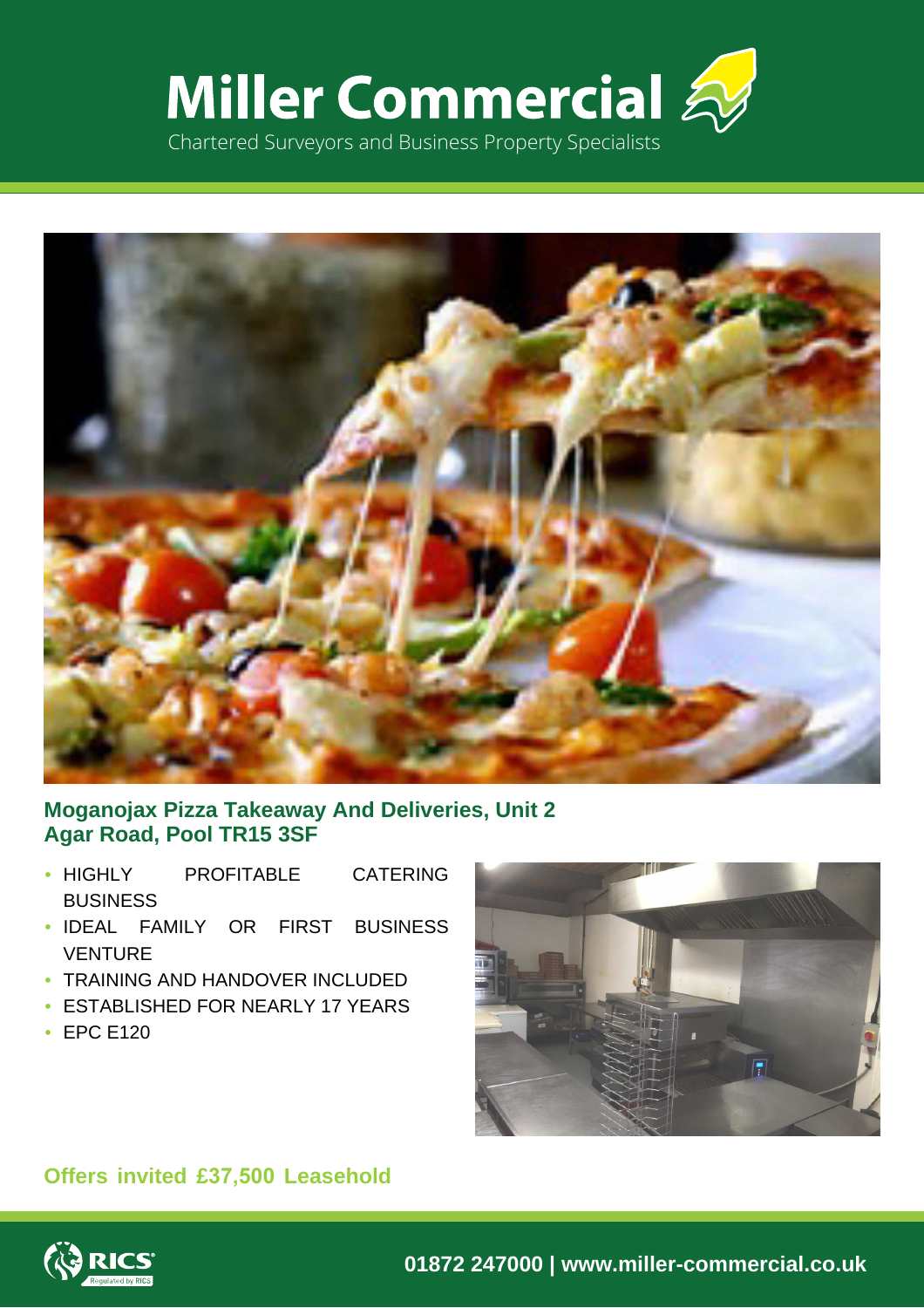An exciting opportunity to acquire an established family owned Pizza Takeaway and Delivery business ideally located between Redruth & Camborne. The business has been operating for circa 17 years and has a database of in excess of 2000 existing clients. This is an ideal first business venture with a handover and training package included.

## **LOCATION**

Moganojax Pizza Deliveries and Takeaway is located on an extremely busy industrial estate between the Historic Cornish Towns of Camborne and Redruth. The area has seen huge investment in recent years with a number of sizeable Housing developments and the nearby Heartlands heritage sight attracting visitors from across the region. The area has a combined population of Circa 35,000 with the business ideally located to service a number of nearby villages on the Coast including Portreath

## **THE BUSINESS**

A Pizza Business has operated from these premises for approaching 30 years, with the current owners having Established Moganojax as a family run business in 2003 at an alternate location, subsequently buying a competitors business and trading from the site for the past 12 years, Moganojax is now being offered for sale owing to their other commitments. The business currently trades evenings only form 5pm - 9pm Tues - Saturday inclusive with circa 99% of the turnover being achieved through

Our client operates the business with the assistance of several part time employees including delivery drivers. For menus and additional images please visit our clients website www.moganojax.co.uk

Accounts for the 10 months of trading ending March 2021 show sales of £145,559.33, full accounts will only be made available subject to a viewing appointment.

### **ACCOMMODATION**

During our clients Tenure this mid Terraced commercial unit has benefited from significant investment to ensure that the business is able to cope with the growing demand for it's services. The premises are comprehensively equipped with 2 extraction canopies, several stainless steel tables, conveyer pizza oven, double pizza oven, chest freezers, 4 ring oven, small grill, 2 x double table top fryers, triple counter fridge, stainless steel upright freezer, assorted fridges and freezers, double sink and drainer and a

## **TENURE**

The premises are being offered by way of a new 5 year Full repairing and Insuring lease at a commencing rental of £325 per Calendar Month.

#### **GENERAL INFORMATION**

LOCAL AUTHORITY Cornwall Council General Enquiries 0300-1234-100 Planning 0300-1234-151 www.cornwall.gov.uk

## **ENERGY PERFORMANCE CERTIFICATE**

The Energy Performance Rating for this property is within Band E.(120)

#### **INVENTORY**

An Inventory of all loose chattels and equipment, free of any lease/lien, to be included within the sale will be supplied

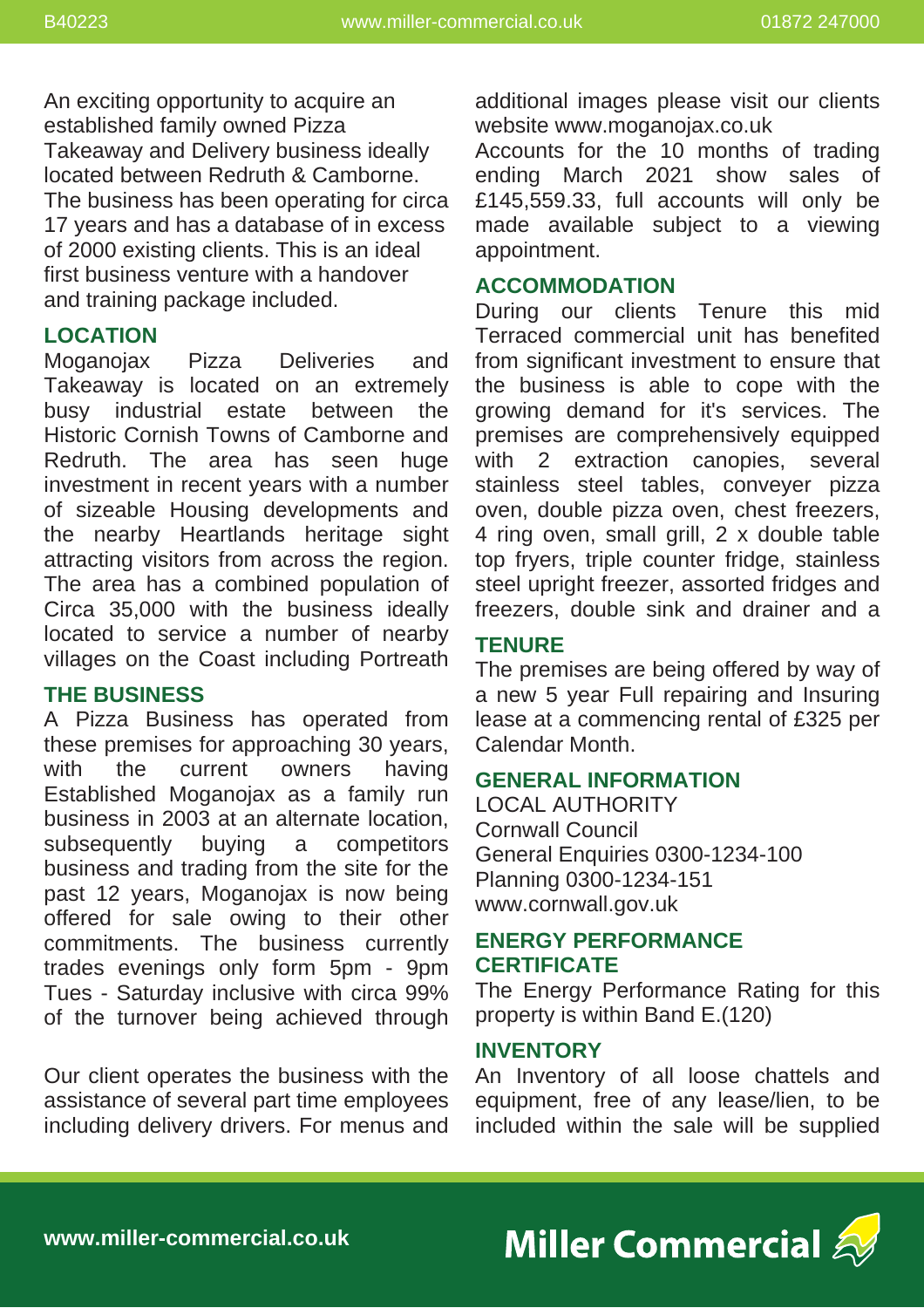by Miller Commercial prior to exchange of Contracts.

### **BUSINESS RATES**

We refer you to the government website https://www.tax.service.gov.uk/view-myvaluation/search which shows that the current rateable value is £4,000. For small business holders with just one premises this is likely to be below the minimum threshold. However, please do not rely on this information and make your own enquiries with the local authority.

## **SERVICES**

Prospective owners should make their own enquiries of the appropriate statutory undertakers:

Western Power: 0845 601 2989 South West Water: 0800 169 1144 Transco: 0800 111 999

# **STOCK**

To be taken at valuation.

### **VALUE ADDED TAX**

All the above prices/rentals are quoted exclusive of VAT, where applicable.

#### **CONTACT INFORMATION**

For further information or an appointment to view please contact either:- Paul Collins on 01872 247029 or via email pc@miller-commercial.co.uk or Graham Timmins on 01872 247019 or via email gt@miller-commercial.co.uk VIEWING: Strictly by prior appointment through Miller Commercial.